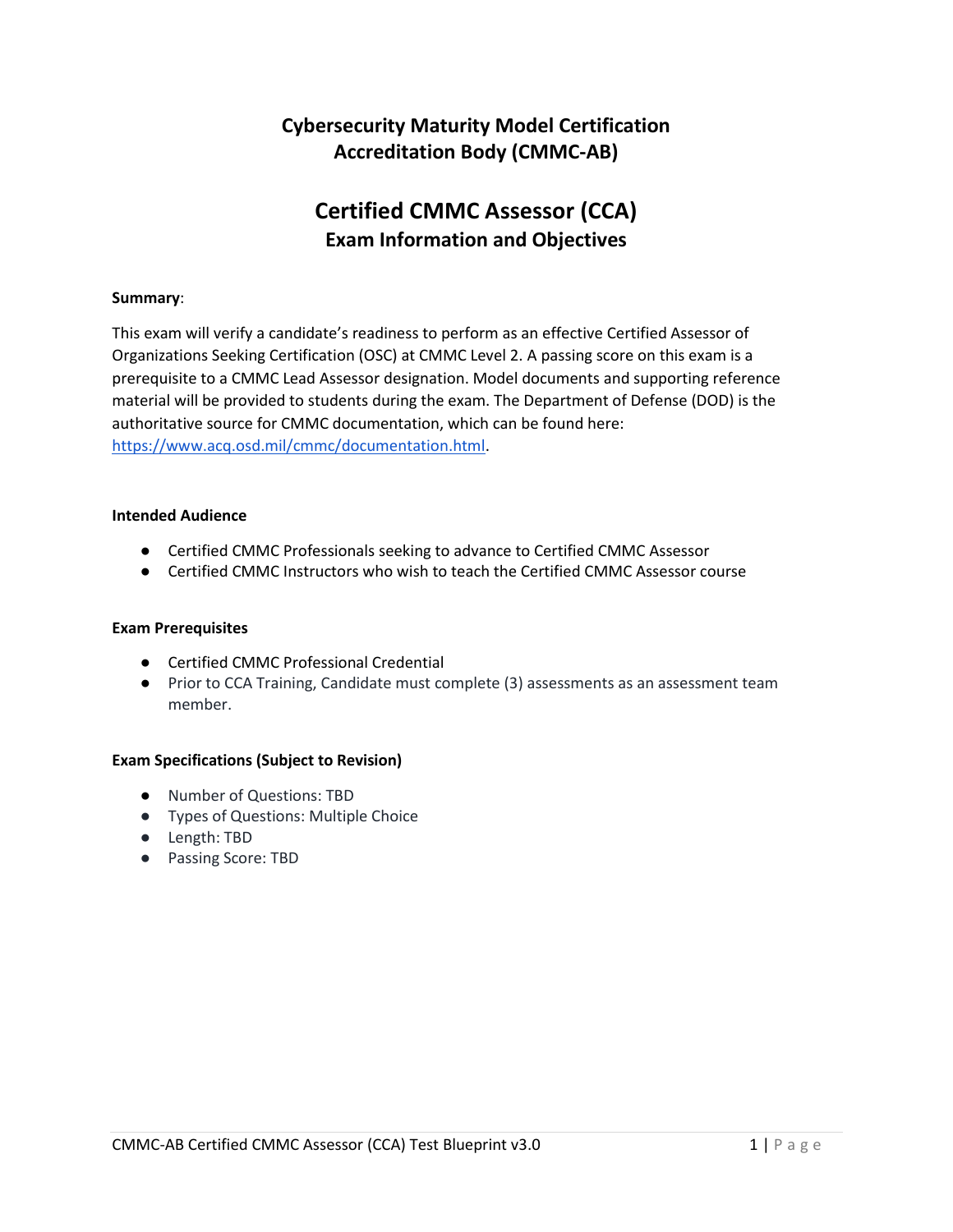#### **Knowledge Areas**

Upon successful completion of this exam, the student will be able to apply skills and knowledge to the below Knowledge Areas:

| <b>Knowledge Area</b>                                                                                 | <b>Exam Weight</b> |
|-------------------------------------------------------------------------------------------------------|--------------------|
| <b>Evaluating Organizations Seeking Certification</b><br>1.<br>(OSC) against CMMC Level 2 requirement | 15%                |
| 2. CMMC Level 2 Assessment Scoping                                                                    | 20%                |
| 3. CMMC Assessment Process (CAP)                                                                      | 25%                |
| Assessing CMMC Level 2 Practices<br>4.                                                                | 40%                |

## **Domain 1: Evaluating Organizations Seeking Certification (OSC) against CMMC Level 2 requirements**

## **Task 1. Assess the various environmental considerations of Organizations Seeking Certification (OSCs) against CMMC L2 practices.**

- 1. The difference between logical (virtual) and physical locations
- 2. The difference between professional and industrial environments
- 3. Single and multi-site environmental constraints and Evidence requirements
- 4. Cloud and hybrid environment constraints and Evidence requirements
- 5. On-premises environmental constraints
- 6. Environmental exclusions for a level 2 CMMC assessment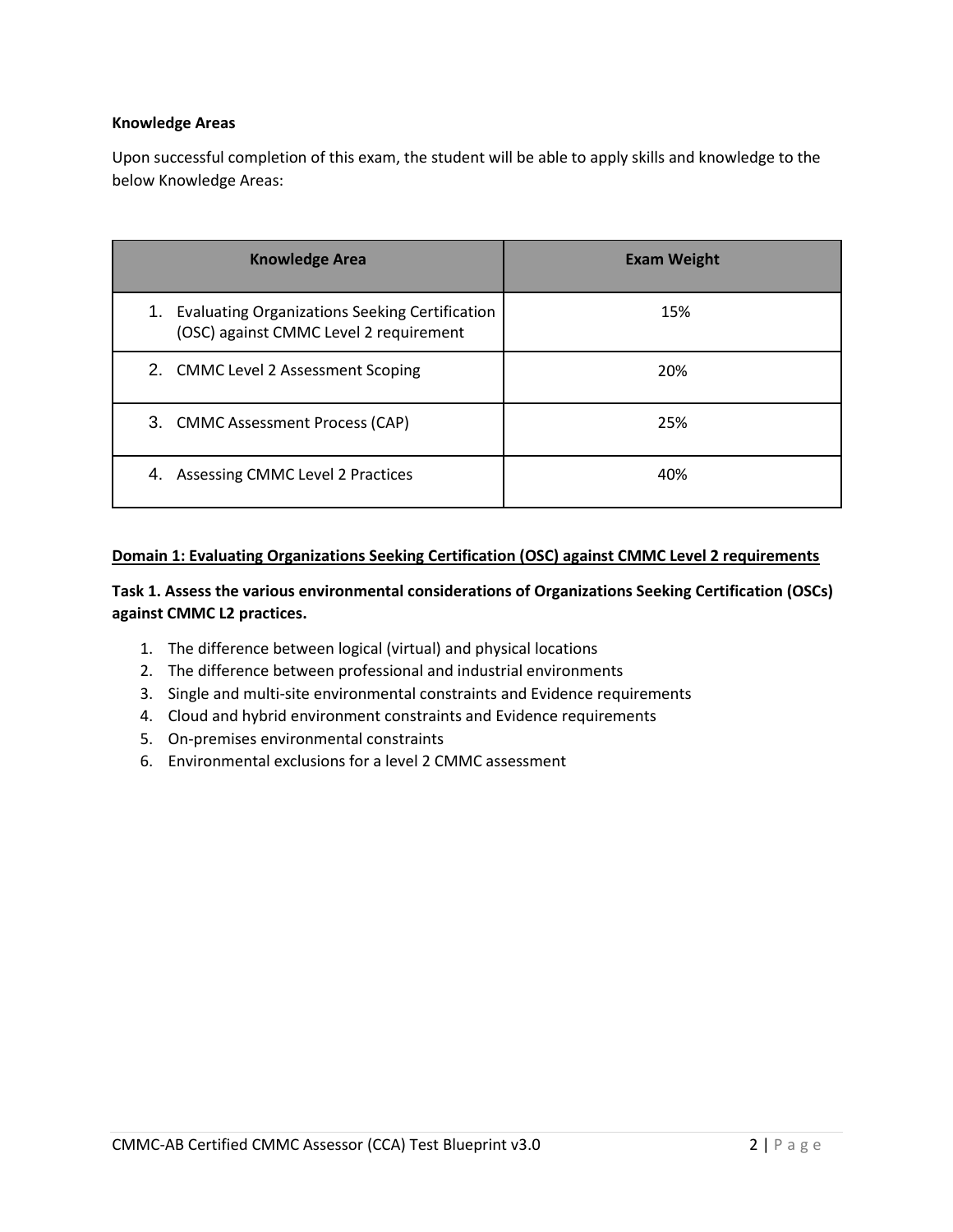#### **Domain 2: Scoping**

**Task 1. Analyze the CMMC Assessment Scope of Controlled Unclassified Information (CUI) Assets as they pertain to a CMMC assessment using the five categories of CUI assets as defined in the CMMC Level 2 Assessment Scoping Guide.**

- 1. Categorization of CUI data in the form of Assets that are in scope:
	- A. #1: Controlled Unclassified Information (CUI) Assets
		- (1) Process, store, or transmit CUI
	- B. #2: Security Protection Assets
		- (1) Assets that provide security functions and capabilities to contractor's CMMC Assessment Scope
	- C. #3: Contractor Risked Managed Assets
		- (1) Assets that can, but are not intended to, process, store, or transmit CUI because of security policy, procedures, and practices in place
	- D. #4: Specialized Assets
		- (1) Assets that may/may not process, store, or transmit CUI
		- (2) Assets include government property, Internet of Things (IoT) devices, Operational Technology (OT), Restricted Information Systems, and test Equipment
	- E. #5: Out-of-Scope Assets
		- (1) Assets that cannot process, store, or transmit CUI

## **Task 2. Given a scenario, analyze the CMMC Assessment Scope based on the predetermined CUI categories within the CMMC Level 2 Assessment Scoping Guide.**

- 1. CMMC assessment asset categories (In-scope)
	- A. CUI Assets
	- B. Security Protection Assets
	- C. Contractor Risked Managed Assets
	- D. Specialized Assets
- 2. CMMC assessment asset categories (Out-of-scope)
- 3. Separation Techniques
	- A. Logical separation
		- (1) Firewalls; and
		- (2) Virtual Local Area Network (VLANs)
	- B. Physical separation
		- (1) gates;
		- (2) locks;
		- (3) badge access; and
		- (4) guards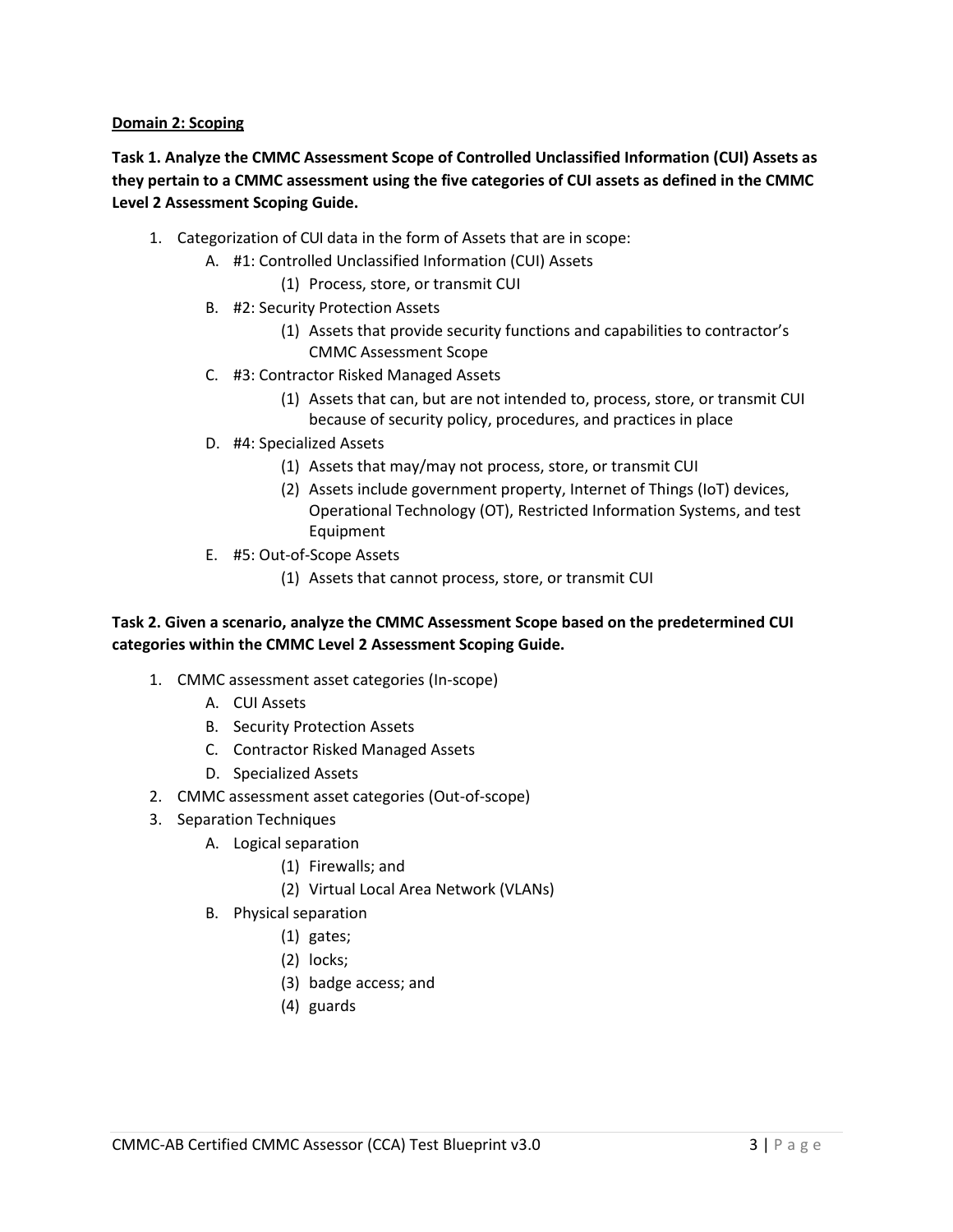## **Task 3. Evaluate CMMC assessment scope considerations based on the CMMC Level 2 Assessment Scoping Guide.**

- 1. FCI and CUI within the same Assessment Scope:
	- A. Contractor defines FCI/CUI assets (In-scope), CMMC Assessor certifies implementation of Level 1 & 2 practices.
- 2. FCI and CUI NOT within the same Assessment Scope:
	- A. Contractor defines Self-Assessment of FCI assets (In-scope)
	- B. Contractor defines CUI assets (In-scope), CMMC Assessor certifies implementation of Level 1 & 2 practices
- 3. External Services Providers
	- A. Evaluation of responsibility matrix
	- B. Non-Duplication
	- C. Agreements, Service-Level Agreements (SLAs)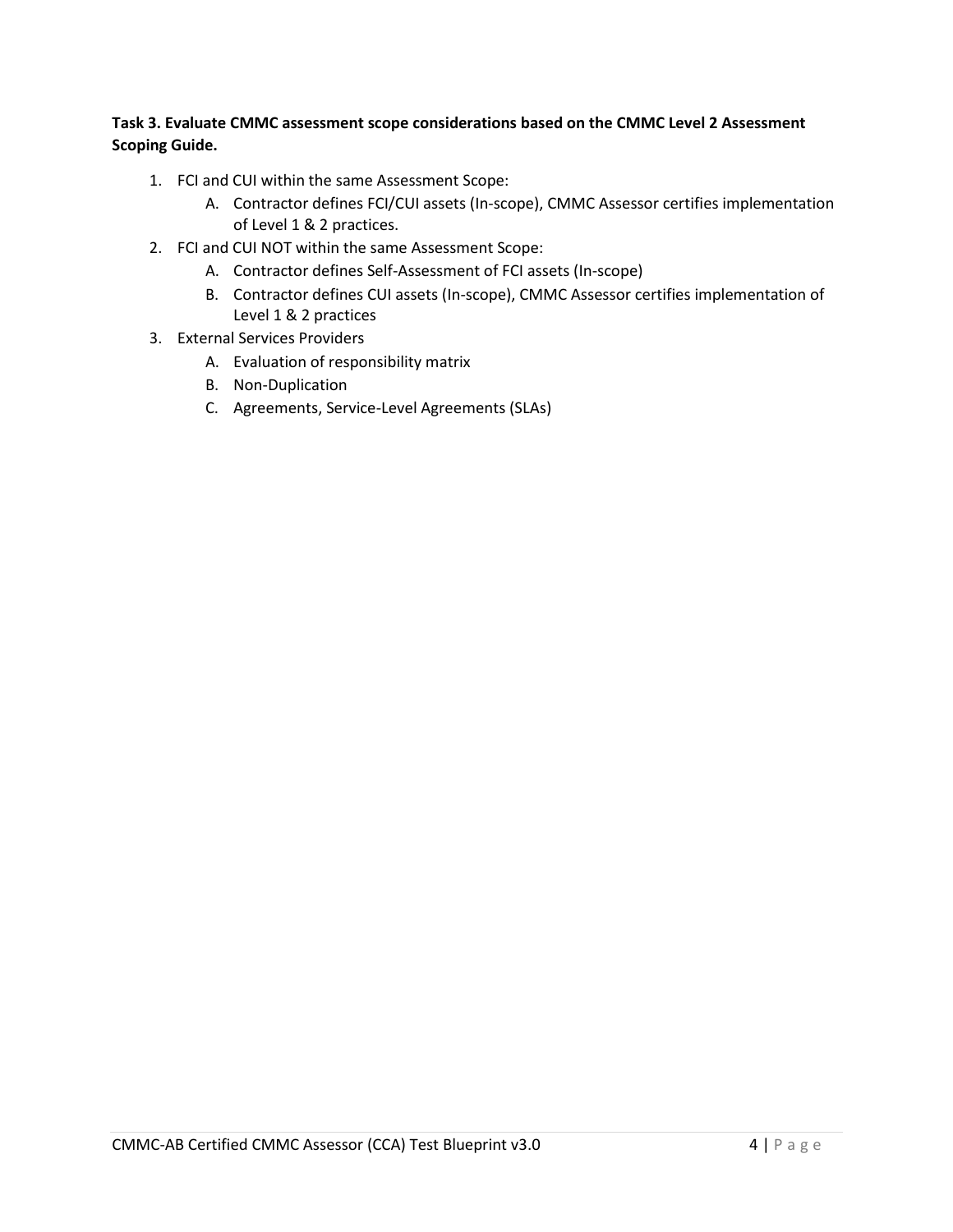#### **Domain 3: CMMC Assessment Process (CAP) v5.X**

## **Task 1. Given a scenario, apply the appropriate phases and steps to plan, prepare, conduct, and report on a CMMC Level 2 Assessment.**

- 1. Phase 1—Plan and Prepare Assessments:
	- a. Analyze requirements
	- b. Develop assessment plan
	- c. Verify readiness to conduct assessment
- 2. Phase 2—Conduct assessment:
	- a. Collect and examine evidence
	- b. Score Practices and validate preliminary results
	- c. Generate final recommended assessment results
- 3. Phase 3—Report recommended assessment results:
	- a. Deliver recommended assessment results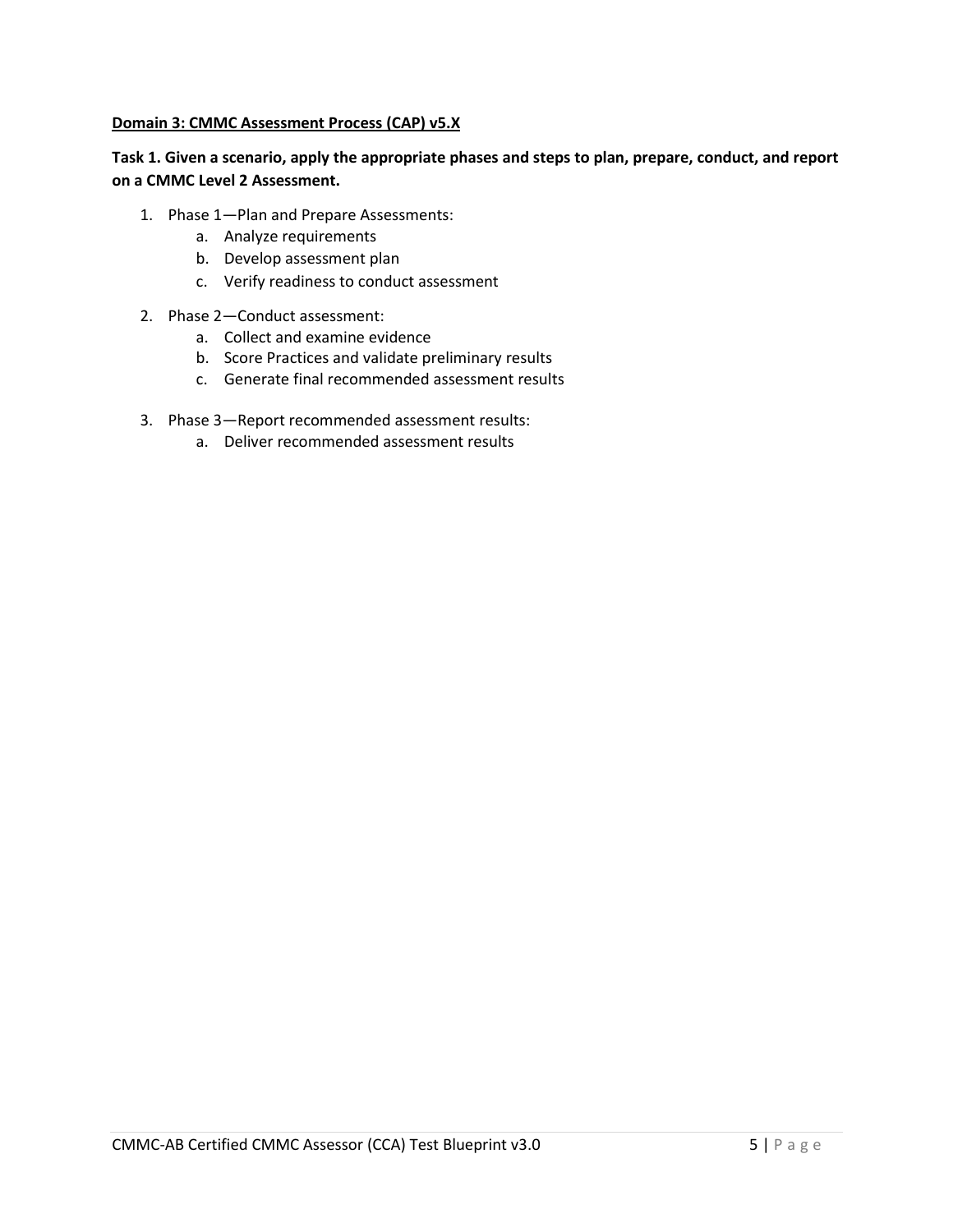#### **Domain 4: CMMC Levels 2 Practices**

## **Task 1. Identify evidence verification/validation methods and objects for Practices based on the CMMC Level 2 Assessment Guide and CMMC Assessment Process (CAP) documentation.**

- 1. Methods and objects for determining evidence
	- A. Examine
	- B. Interview
	- C. Test
- 2. Adequacy and sufficiency related to evidence around all below practices
	- A. Characteristics of acceptable evidence
	- B. Evidence of enabling persistent and habitual application of practices
		- (1) Policy
		- (2) Plan
		- (3) Resourcing
		- (4) Communication
		- (5) Training
	- C. Characterization of evidence
		- (1) Validate that evidence effectively meets intent of standard
		- (2) An objective and systematic examination of evidence for the purpose of providing an independent assessment of the performance of CMMC
- 3. CMMC Level 2 Assessment Practice objectives including potential methods, objects, and assessment considerations (by domain):

(at a minimum the practices listed below must be evaluated for CCA candidates)

- A. Access Control (AC)
	- (1) AC.L2-3.1.3 Control CUI Flow
	- (2) AC.L2-3.1.4 Separation of Duties
	- (3) AC.L2-3.1.5 Least Privilege
	- (4) AC.L2-3.1.6 Non-Privileged Account Use
	- (5) AC.L2-3.1.7 Privileged Functions
	- (6) AC.L2-3.1.8 Unsuccessful Logon Attempts
	- (7) AC.L2-3.1.9 Privacy & Security Notices
	- (8) AC.L2-3.1.10 Session Lock
	- (9) AC.L2-3.1.11 Session Termination
	- (10) AC.L2-3.1.12 Control Remote Access
	- (11) AC.L2-3.1.13 Remote Access Confidentiality
	- (12) AC.L2-3.1.14 Remote Access Routing
	- (13) AC.L2-3.1.15 Privileged Remote Access
	- (14) AC.L2-3.1.16 Wireless Access Authorization
	- (15) AC.L2-3.1.17 Wireless Access Protection
	- (16) AC.L2-3.1.18 Mobile Device Connection
	- (17) AC.L2-3.1.19 Encrypt CUI on Mobile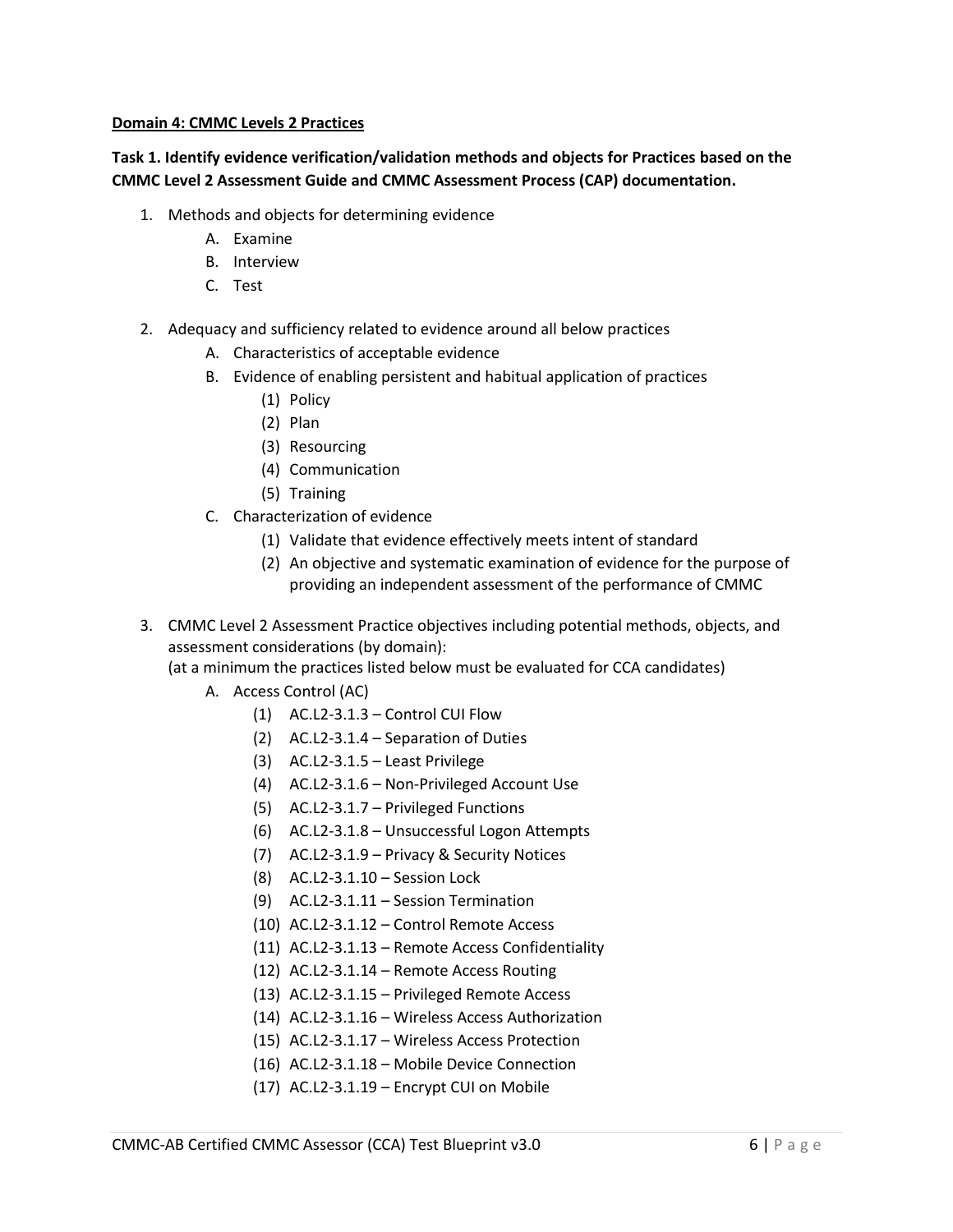- (18) AC.L2-3.1.21 Portable Storage Use
- B. Awareness & Training (AT)
	- (1) AT.L2-3.2.1 Role-Based Risk Awareness
	- (2) AT.L2-3.2.2 Role-Based Training
	- (3) AT.L2-3.2.3 Insider Threat Awareness
- C. Audit & Accountability (AU)
	- (1) AU.L2-3.3.1 System Auditing
	- (2) AU.L2-3.3.2 User Accountability
	- (3) AU.L2-3.3.3 Event Review
	- (4) AU.L2-3.3.4 Audit Failure Alerting
	- (5) AU.L2-3.3.5 Audit Correlation
	- (6) AU.L2-3.3.6 Reduction & Reporting
	- (7) AU.L2-3.3.7 Authoritative Time Source
	- (8) AU.L2-3.3.8 Audit Protection
	- (9) AU.L2-3.3.9 Audit Management
- D. Configuration Management (CM)
	- (1) CM.L2-3.4.1 System Baselining
	- (2) CM.L2-3.4.2 Security Configuration Enforcement
	- (3) CM.L2-3.4.3 System Change Management
	- (4) CM.L2-3.4.4 Security Impact Analysis
	- (5) CM.L2-3.4.5 Access Restrictions for Change
	- (6) CM.L2-3.4.6 Least Functionality
	- (7) CM.L2-3.4.7 Nonessential Functionality
	- (8) CM.L2-3.4.8 Application Execution Policy
	- (9) CM.L2-3.4.9 User-Installed Software
- E. Identification & Authentication (IA)
	- (1) IA.L2-3.5.3 Multifactor Authentication
	- (2) IA.L2-3.5.4 Replay-Resistant Authentication
	- (3) IA.L2-3.5.5 Identifier Reuse
	- (4) IA.L2-3.5.6 Identifier Handling
	- (5) IA.L2-3.5.7 Password Complexity
	- (6) IA.L2-3.5.8 Password Reuse
	- (7) IA.L2-3.5.9 Temporary Passwords
	- (8) IA.L2-3.5.10 Cryptographically-Protected Passwords
	- (9) IA.L2-3.5.11 Obscure Feedback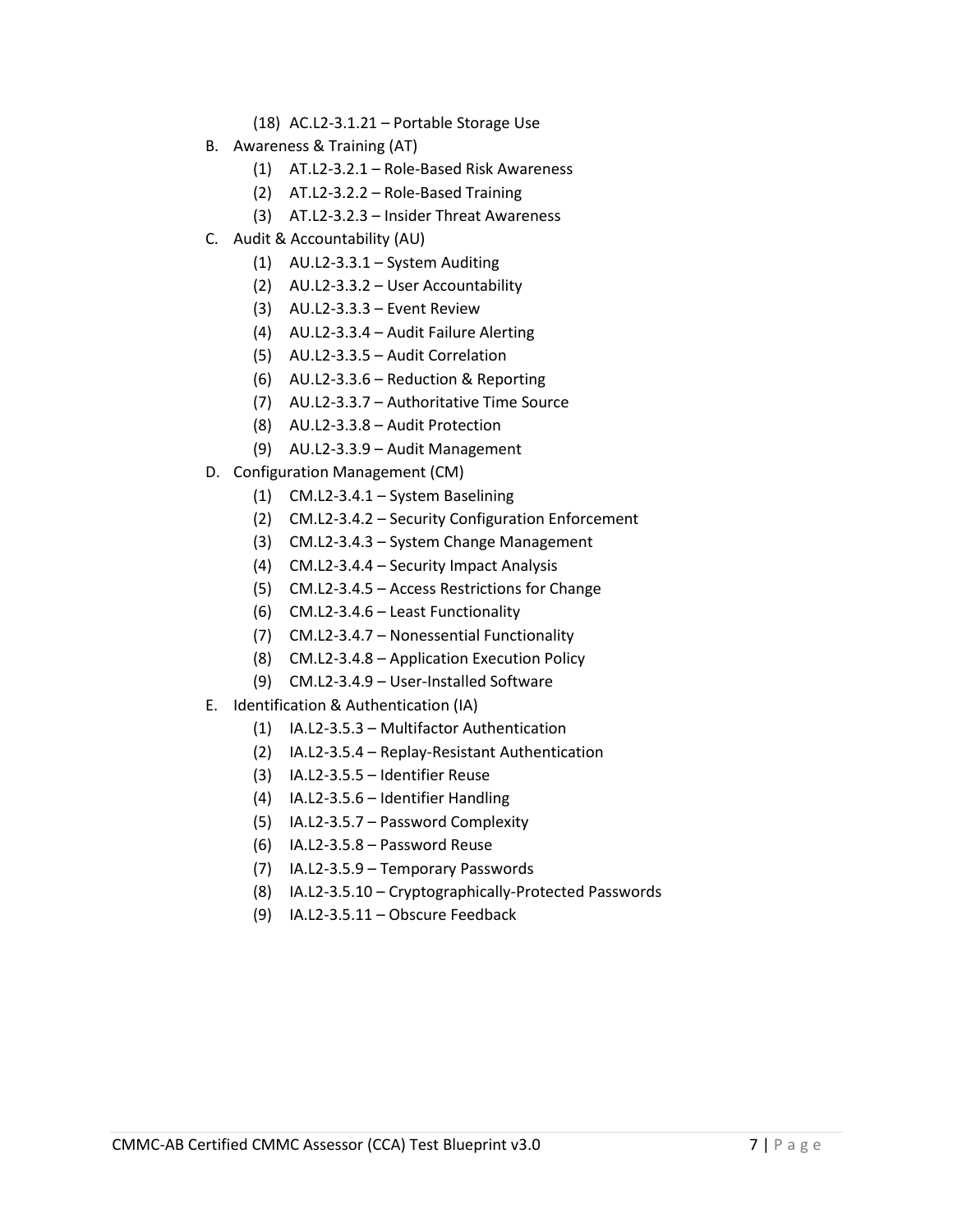- F. Incident Response (IR)
	- (1) IR.L2-3.6.1 Incident Handling
	- (2) IR.L2-3.6.2 Incident Reporting
	- (3) IR.L2-3.6.3 Incident Response Testing
- G. Maintenance (MA)
	- (1) MA.L2-3.7.1 Perform Maintenance
	- (2) MA.L2-3.7.2 System Maintenance Control
	- (3) MA.L2-3.7.3 Equipment Sanitization
	- (4) MA.L2-3.7.4 Media Inspection
	- (5) MA.L2-3.7.5 Nonlocal Maintenance
	- (6) MA.L2-3.7.6 Maintenance Personnel
- H. Media Protection (MP)
	- (1) MP.L2-3.8.1 Media Protection
	- (2) MP.L2-3.8.2 Media Access
	- (3) MP.L2-3.8.4 Media Markings
	- (4) MP.L2-3.8.5 Media Accountability
	- (5) MP.L2-3.8.6 Portable Storage Encryption
	- (6) MP.L2-3.8.7 Removeable Media
	- (7) MP.L2-3.8.8 Shared Media
	- (8) MP.L2-3.8.9 Protect Backups
- I. Personnel Security (PS)
	- (1) PS.L2-3.9.1 Screen Individuals
	- (2) PS.L2-3.9.2 Personnel Actions
- J. Physical Protection (PE)
	- (1) PE.L2-3.10.2 Monitor Facility
	- (2) PE.L2-3.10.6 Alternative Work Sites
- K. Risk Assessment (RA)
	- (1) RA.L2-3.11.1 Risk Assessments
	- (2) RA.L2-3.11.2 Vulnerability Scan
	- (3) RA.L2-3.11.3 Vulnerability Remediation
- L. Security Assessment (CA)
	- (1) CA.L2-3.12.1 Security Control Assessment
	- (2) CA.L2-3.12.2 Plan of Action
	- (3) CA.L2-3.12.3 Security Control Monitoring
	- (4) CA.L2-3.12.4 System Security Plan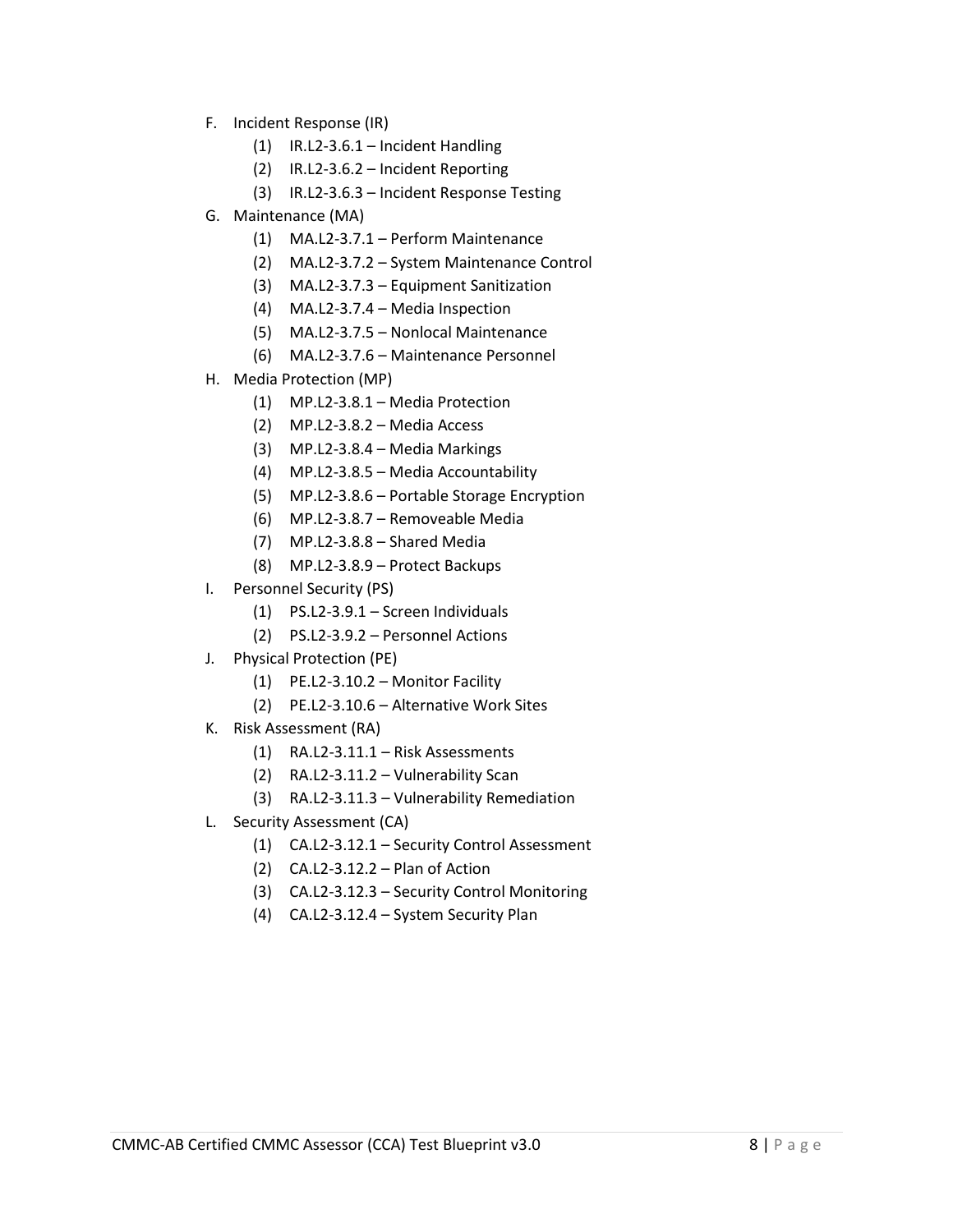- M. System & Communications Protection (SC)
	- (1) SC.L2-3.13.2 Security Engineering
	- (2) SC.L2-3.13.3 Role Separation
	- (3) SC.L2-3.13.4 Shared Resource Control
	- (4) SC.L2-3.13.6 Network Communication by Exception
	- (5) SC.L2-3.13.7 Split Tunneling
	- (6) SC.L2-3.13.8 Data in Transit
	- (7) SC.L2-3.13.9 Connections Termination
	- (8) SC.L2-3.13.10 Key Management
	- (9) SC.L2-3.13.11 CUI Encryption
	- (10) SC.L2-3.13.12 Collaborative Device Control
	- (11) SC.L2-3.13.13 Mobile Code
	- (12) SC.L2-3.13.14 Voice over Internet Protocol
	- (13) SC.L2-3.13.15 Communications Authenticity
	- (14) SC.L2-3.13.16 Data at Rest
- N. System & Information Integrity (SI)
	- (1) SI.L2-3.14.3 Security Alerts & Advisories
	- (2) SI.L2-3.14.6 Monitor Communications for Attacks
	- (3) SI.L2-3.14.7 Identify Unauthorized Use